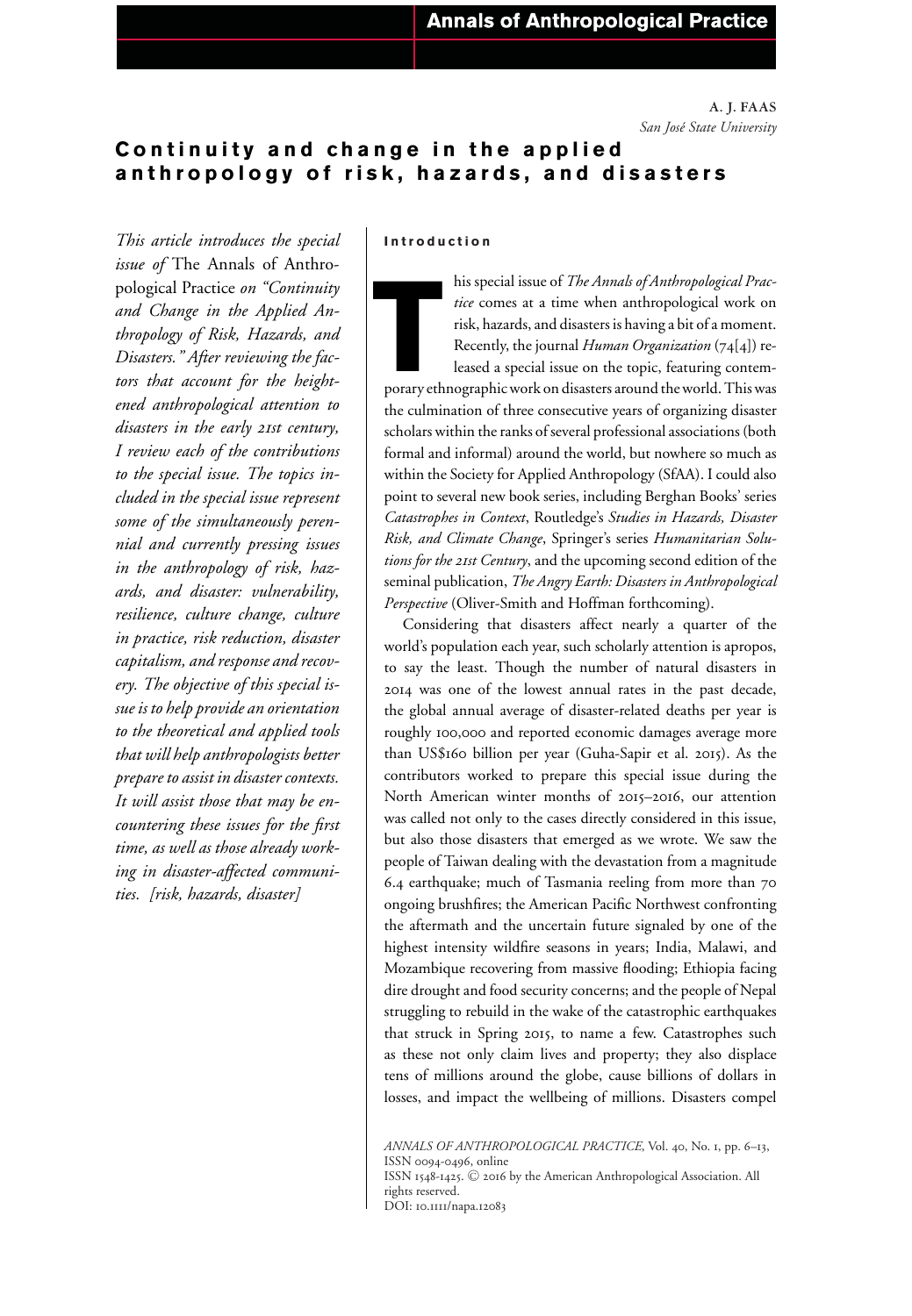communities to rapidly adapt to new environments, lifeways, and subsistence strategies. They compel affected people to take stock of their personal and cultural identities in ways they may not have in the past; they hurt, and they reveal much to us about our values, desires, and our whole affective ranges.

Yet, in a sense, the anthropological fascination with disasters—and our capacity to conceive of this proliferation—has come about as much as a consequence of our shifting gaze as any increase (real or perceived) in their frequency or intensity. The conceptual dominance of functionalist and neofunctionalist paradigms and colonialist mentalities throughout much of the 20th century long predisposed anthropologists to examining the all-too-neatly bounded and, importantly, *stable* systems of primitive others; dissimilarities and perturbations were likely to be bracketed out of analysis. Likewise, other social science disciplines, whose chief concerns were previously the populations of the Global North found in their early confrontations with disaster people largely alienated from and baffled by the risks and hazards of environments and "nature" that were to them, other (Faas and Barrios 2015). The anthropological gaze of course shifted from the 1970s onward to suffering and subalternity (Crehan 2002; Robbins 2013), the global embeddedness of localities (Hodder 2012; Wolf 1982), power relations both material and discursive (Foucault 2002 [1972]; Hornborg 2001), the perennial flux of ecologies and human–environment relations (Dove 2006), affect and embodiment (Clough and Halley 2007; Csordas 1994), and the emergent and often improvisational properties of cultural practice (Pickering 2008). Along the way, perhaps gradually and then all at once (to paraphrase Hemingway), anthropologists came to see that the better part of the world's populations live lives intimately bound to their environments (Escobar 1999), acutely aware of the concomitant risks and hazards, often in the shadow of periodic and looming disasters (Oliver-Smith 1986). Acute sensitivities to subalternity and the sense of impending collapses likely explains much of the recent anthropological fascination with precarity (Muehlebach 2013).

# *Unheralded encounters and the resurgence of disaster anthropology*

Since the pioneering work of Anthony F.C. Wallace and Raymond Firth in the 1950s, $<sup>I</sup>$  the anthropolog-</sup>

ical study of disaster has grown to become a diverse and robust field of inquiry. Anthropologists have long joined scholars and practitioners of all disciplinary stripes to influence policy and practice in disaster prevention, mitigation, response, recovery, and adaptation. However, it bears noting that much of the history of anthropology and disasters begins with disasters visiting the anthropologists, not the other way around. Just as Anthony Oliver-Smith was preparing to depart for the Andean highland town of Yungay in Peru in May 1970, to conduct fieldwork for his dissertation on the political economy of market practices, the entire region was devastated by a 7.9 magnitude earthquake on May 31, leaving just 300 survivors from the original population of approximately 4,500 (Oliver-Smith 1986). At the time, Oliver-Smith was uncertain of how to proceed or if it was even appropriate to do so. When his advisor, Paul Doughty, encouraged him to continue to Yungay to study what happened next, he found himself venturing out into a field little explored by anthropologists. Twenty years later, Susanna Hoffman was neither concerned with disasters as a topic of inquiry nor contemplating any particular fieldwork endeavor when the 1991 Oakland firestorm claimed her home and all of her possessions. She began processing the experience in very personal narratives (Hoffman 1994), while noting that so much of what this catastrophe revealed for her were those core concerns of cultural anthropologists—leadership, relationships, and semiotics. At the annual meetings of the American Anthropological Association the following year, Hoffman sought out others who might be working on disasters; the ensuing meeting with Oliver-Smith resulted in an enduring collaborative relationship that has produced two seminal works, *The Angry Earth: Disasters in Anthropological Perspective* (Oliver-Smith and Hoffman 1999) and *Catastrophe and Culture: The Anthropology of Disasters* (Hoffman and Oliver-Smith 2002), both of which remain essential readings in the anthropology of disasters (for more on this history, see Faas and Barrios 2015).

In recent years, the growth and development of the anthropology of risk, hazards, and disasters has been nowhere more evident than in the SfAA, which has long fostered the development of the application of social science to the world's most pressing and often most neglected issues. Beginning at the 73rd Annual Meeting of the SfAA in Denver in 2013, when Anthony Oliver-Smith received the prestigious Malinowski Award, a core group of about a dozen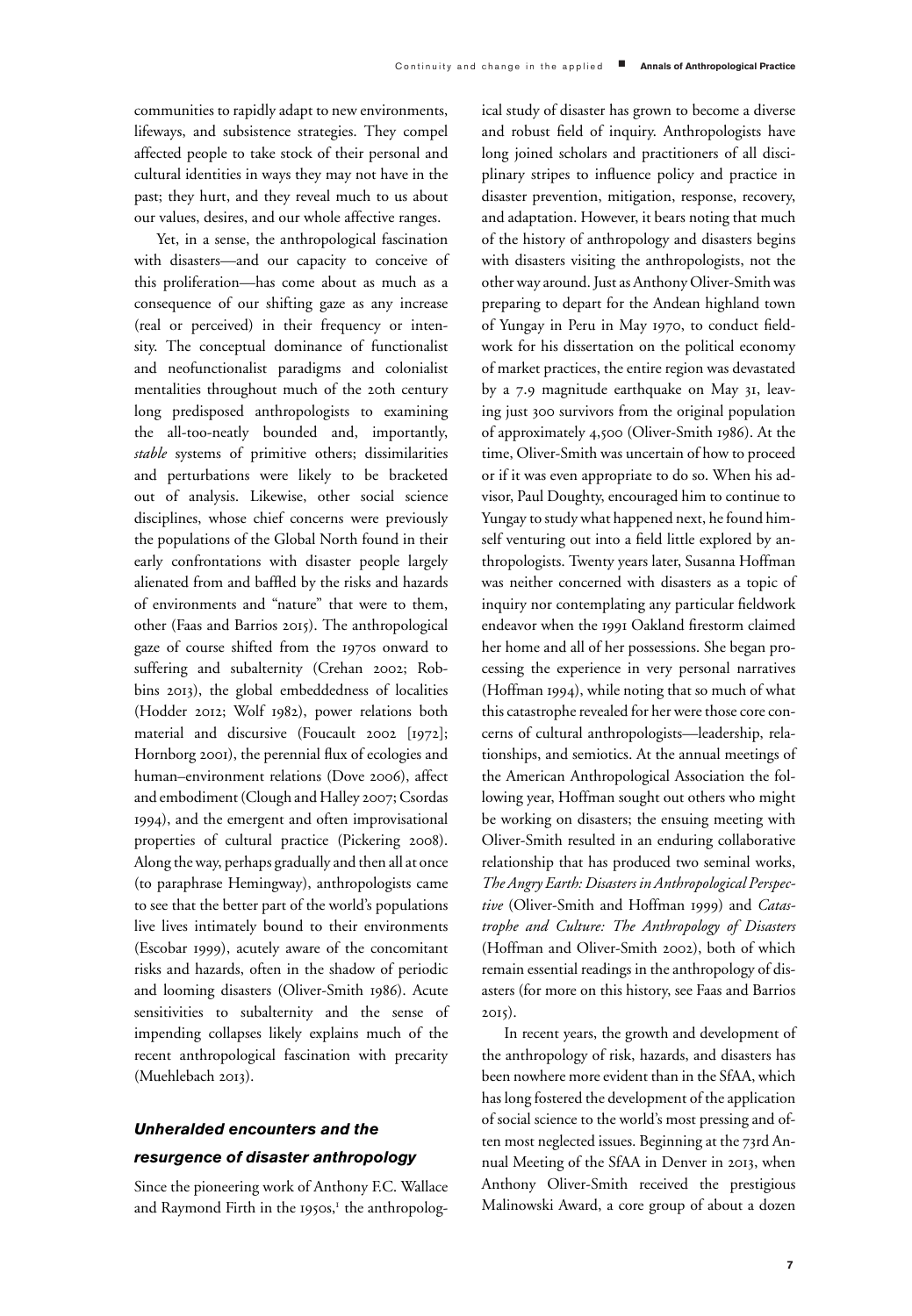disaster anthropologists formed to begin organizing a cluster of panels that featured more than 100 papers on the topics of risk, hazards, and disasters in that first year. This tremendous turnout signaled to many of us that disaster research had re-emerged as a major field of interest among applied anthropologists. In an effort to channel the energies of this loosely affiliated group of scholars, we officially formed the Risk and Disasters Topical Interest Group within the SfAA in late 2013. The Risk and Disaster cluster of panels grew even larger the following year at the 74th Annual Meeting of SfAA in Albuquerque, when we held our first meeting as an officially recognized Topical Interest Group (for a brief history, see Faas and Kulstad 2015).

This Risk and Disasters Topical Interest Group was long preceded by *La Red de Estudios Sociales en Prevención de Desastres en América Latina* (Social Studies Network for Disaster Prevention in Latin America, or La Red), which formed in 1992. This organization played a critical role in establishing a global intellectual community of "disasterologists" working in Latin America that was particularly influential in the development of disaster scholars and scholarship worldwide (see Faas and Barrios 2015; Maskrey 1993). Today, the growth of networks of anthropologists investigating disasters continues to expand globally, with the Disaster and Crisis Anthropology Network (DICAN) within the European Association of Social Anthropologists in 2015 and the 2015 International Anthropology Workshop Comparative Study of Disasters and Upheavals at the Southwestern University for Nationalities in China (Zhang et al. 2016). Furthermore, in the interest of application and broader public engagement, the Risk and Disasters Topical Interest Group facilitated a partnership between the SfAA and the U.S. Department of Interior Strategic Sciences Group to contribute to rapid deployments of multidisciplinary teams to advise practitioners and policy makers in ongoing environmental crises (see Faas and Trivedi 2015). These activities point to the advent of a new cohort of disaster anthropologists as markedly engaged with the discipline of anthropology as they are with interdisciplinary conversations and policy and practice.

### *The special issue*

*The Annals of Anthropological Practice's* focus on timely publication of topics related to the application and practice of anthropology makes it an ideal venue in which to feature the present specially curated collection of anthropological essays that addresses theoretical and applied questions of broad interest and relevance. The collection of articles in this somewhat unconventional special issue constitutes a critical evaluation of the field's central theoretical and applied foundations; a variety of disaster-relevant issues in an ethnographically grounded, theoretically informed, and geographically and culturally varied series of essays.

The 2015 Annual Meetings of the SfAA, which took place in Pittsburgh from March 24 to 28, featured 22 Risk and Disaster Topical Interest Group sponsored panels and 114 papers. This special issue is the direct result of a plenary panel sponsored by the group at that meeting, which seized on the conference theme—Continuity and Change—and was subsequently billed as *Continuity and Change in the Applied Anthropology of Risk, Hazards, and Disasters.* The plenary featured a combination of established and emerging leaders in the field, all represented as authors in this collection. Each of these scholars contributes to applied anthropological knowledge of risk, hazards, and disasters from a variety of perspectives that shed light on the most vital issues in this still burgeoning subfield. This issue is based on the series of focused conversations about the state of risk and disaster theory and practice featured in this panel. As the title of the plenary and subsequent special issue suggests, the discussion focused on continuities and changes in key aspects of the anthropology and applied social science of risk and disasters. Panelists pointed to cultural, semiotic, economic, political, and ecological dynamics that helped orient newcomers and seasoned specialists alike to the state of the field. Discussions concentrated on the field's history, contributions, and shortcomings, and evaluated alternative theoretical frameworks and the enduring relevance of key concepts. The group also engaged in a lively discussion on one of anthropology's fundamental and overarching topics of inquiry—culture change.

The panel paid equal attention to applied considerations—the effectiveness and politics of global disaster risk reduction strategies; disaster response, reconstruction, and recovery approaches; and incorporating culture into disaster response and recovery. Finally, because disasters have become increasingly common in anthropological work, we considered how risk and disaster studies influence the way anthropologists work more broadly. Our essays in this issue therefore reflect on the ways risk, hazards, and disasters affect field sites, methods,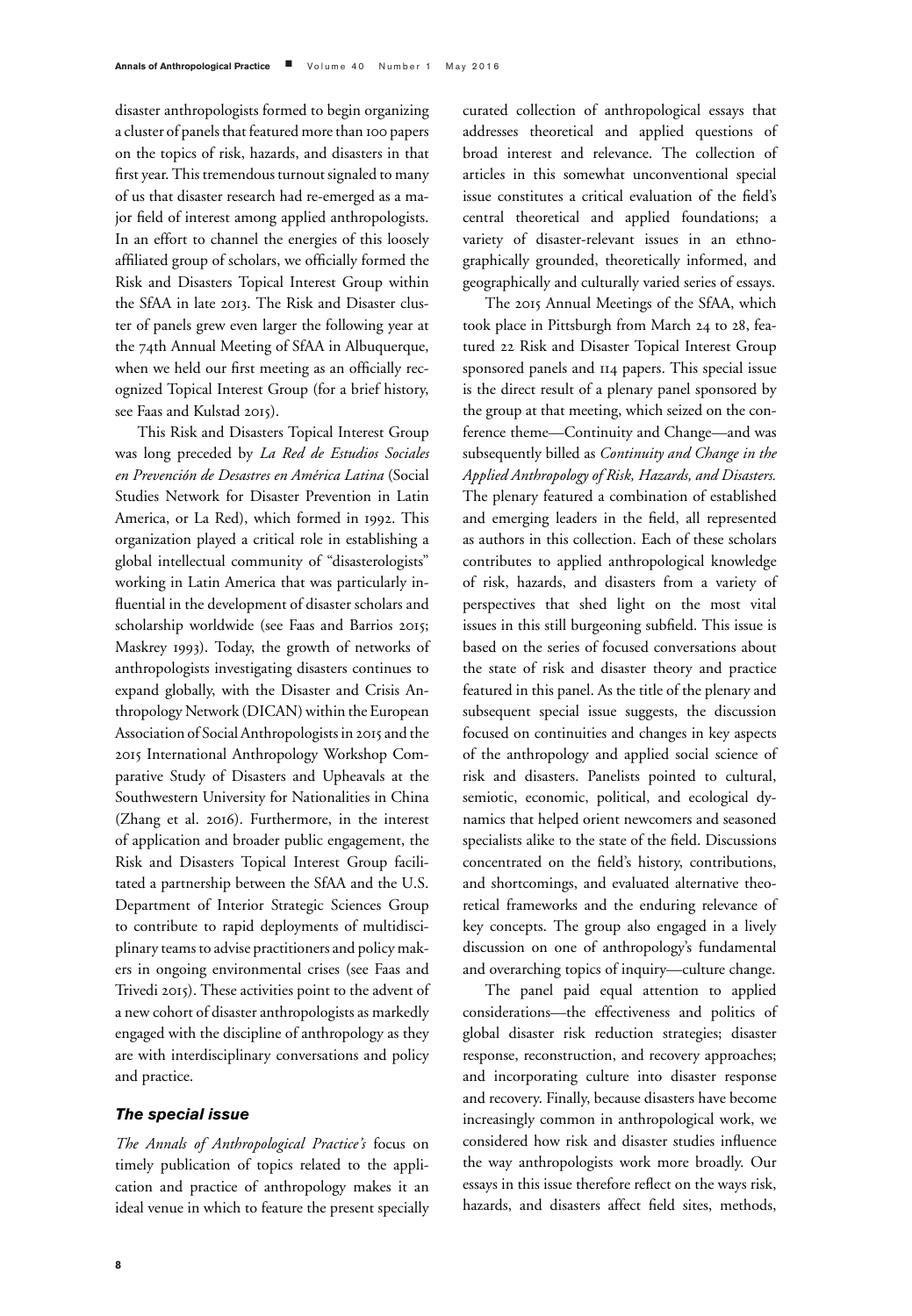theories, and anthropologists themselves. The panelists and organizers concluded this fruitful session with a commitment to maintain the panel's momentum by collaborating on this joint publication.

This special issue furthers the 2015 Pittsburgh plenary discussion with eight conceptual reviews that address topics that are fundamental to research and practice in disaster contexts: vulnerability, resilience, culture change, culture in practice, disaster capitalism, disaster risk reduction, and response and recovery. Each manuscript in this issue features ethnographic case material from those who participated in the thematic discussions in the plenary. Collectively, we hope that this timely presentation of ongoing debates and conversations in the anthropology of risk, hazards, and disasters will contribute to the advance of applied and scholarly work on these important topics. The articles in this issue are intended to provide a bit of an orientation to some core concepts in disasters research for those who are relatively new to the field, while simultaneously serving as provocations for seasoned scholars and practitioners who we are sure will continue to work on the frontiers of theory and practice on these issues.

## *Review of contributions*

In the first article in this collection, I review the concept of vulnerability in the study of risk, hazards, and disasters, which once constituted a paradigm shift in the field. Generally employed as a cumulative indicator of the unequal distributions of certain populations in proximity to environmental and technological hazards and an individual or group's ability to "anticipate, cope with, resist and recover" from disaster (Wisner et al. 2004), this concept has influenced disaster research in at least three fundamental ways. First, it helped researchers and practitioners reevaluate the "natural" in natural disasters and consider the role that humans play in catastrophe. Second, vulnerability forced a temporal reconceptualization of calamity. If vulnerability is produced by human behavior and is unevenly distributed, disasters are therefore historically produced. Thus, rather than being discreet events, disasters are actually processes that begin long before a hazard's onset and continue long after it subsides. Moreover, the implication that disasters are "temporary" obscures the fact that daily life for many people is chronically insecure. Finally, vulnerability effectively politicized disaster analysis by placing disadvantaged groups and uneven distributions of power at the center of analysis. This concept, however, is not without its critics. Critics of the vulnerability concept argue that its measurement is often exceedingly complex and effective measures in one context do not often translate to others. Moreover, vulnerability-centered approaches can render disaster-affected people as passive, powerless victims (Hewitt 1997). They can portray entire regions of the world as unsafe and backward, justifying perpetual interventions into marginal populations (Bankoff 2001). In this article, I engage this theoretical debate by critically examining the concept's historical trajectory, evaluating whether vulnerability continues to be useful and analytically meaningful. Finally, I weigh the potential benefits and/or consequences of incorporating vulnerability analysis in policy and practice.

Roberto Barrios discusses how in recent years resilience, or "the ability to survive and cope with a disaster with minimum impact and damage" (Cutter et al. 2008), has become a pervasive term of trade in disaster scholarship and management. The idea of preemptively identifying factors that might promote the capacity of a given people or place to sustain and adapt to shocks (e.g., Manyena 2006) is understandably seductive. One salient concern, however, is that the framework of resilience places an inordinate amount of responsibility on affected communities for the outcomes of disaster, thereby diverting attention away from root causes. This essentially promotes a naturalized view of disaster one previously rejected in the long dominant vulnerability frameworks of disasters—and leads us to the mistaken assumptions that local groups (or "systems") must somehow possess the ability to weather environmental "accidents." Many anthropologists have avoided the resilience framework because of these and other perceived issues. Despite these critiques, funders, relief organizations, and fields of study continue committed to the resiliencecentered framework. In this paper, the Barrios engages this important theoretical conversation by evaluating the concept's merits and shortcomings, as well as the role it will play in risk, hazard, and disaster anthropological theory and practice. He also evaluates ways in which anthropologists might (or might not) be able to move beyond critiquing and avoiding the term to offering alternative conceptual frameworks that are useful to both policy makers and practitioners working in risk reduction, mitigation, response, and recovery.

Cultural continuity and cultural change—one of anthropology's perennial theoretical concerns is central to the anthropology of risk, hazards, and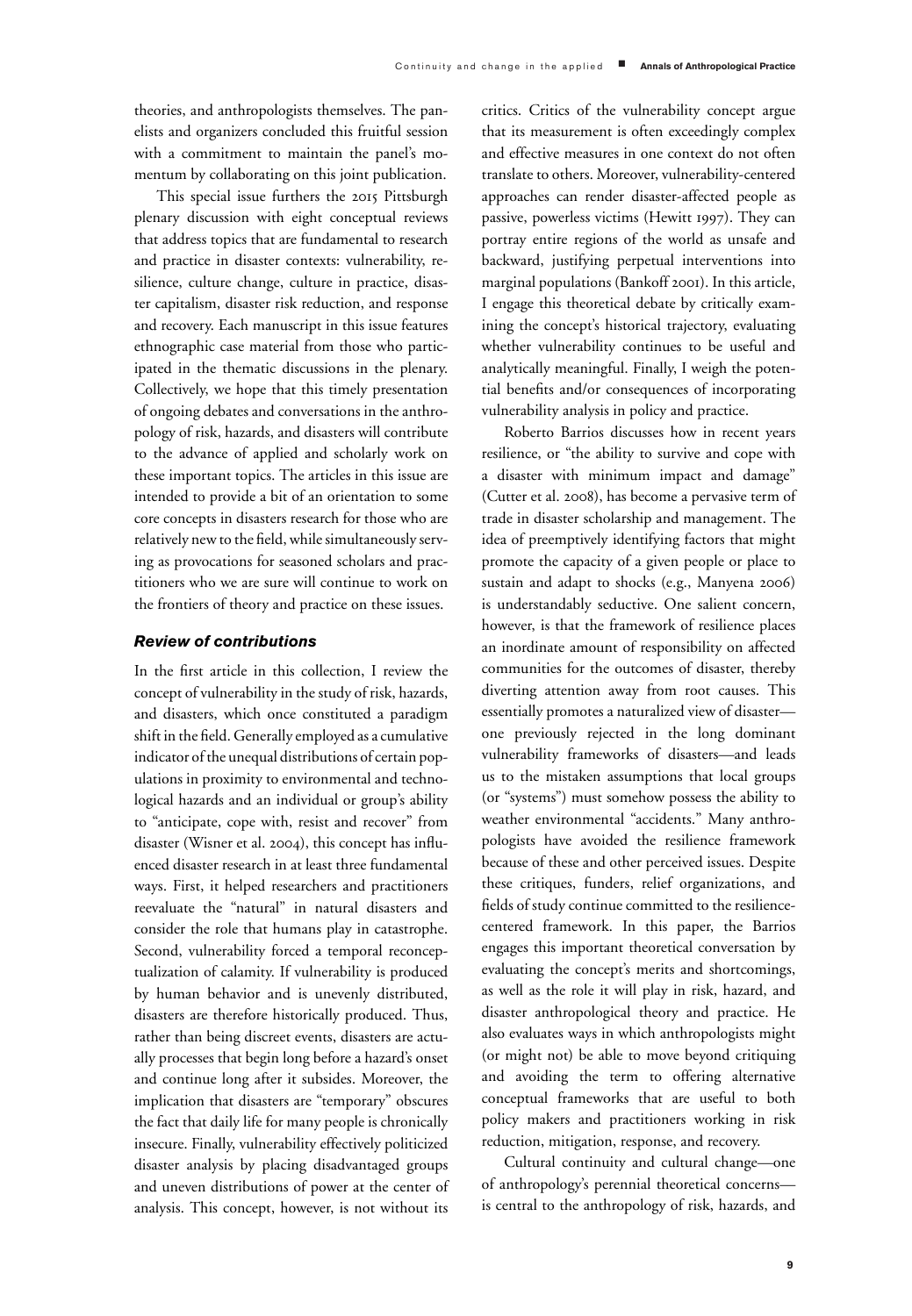disasters. In the article by Susanna Hoffman, questions of cultural continuity and change are treated as not only theoretically poignant, but also central to how anthropologists advise communities, organizations, and policy makers in disaster contexts. Anthropologists often struggle with interpreting the extent to which disasters lead to cultural change or reify preexisting cultural repertoires and social structures. In *After Atlas Shrugs* (1999), Hoffman addressed this question. The extent to which disasters cause cultural change, she asserted, depends on the following three factors: (1) the size or magnitude of the disaster event; (2) whether we look at change in the short or long term; and (3) whether we consider the deep structures or surface structures of culture. In 2013, Anthony Oliver-Smith also engaged the question by identifying important distinctions between *coping* and *adaptation* in disaster contexts. Coping, he points out, refers to improvisation and creativity in novel crisis contexts. Adaptation, in turn, refers to adjustments in "the fund of general knowledge and practice in a culture . . . the overall 'toolkit' for life in a particular environment" (Oliver-Smith 2013:277). Drawing from diverse research conducted in coastal Louisiana after the BP Deepwater Horizon oil spill, among the Chinese ethnic minority Qiang people in their recovery from the 2008Wenchuan Earthquake, and in post-Hurricane Mitch resettlement communities in Honduras, Hoffman revisits the important and enduring question of culture change in disasters by examining the role that risk, hazard, and disasters play in sociocultural change.

Julie Maldonado considers an issue that is central to applied anthropology in general and of risk and disaster in particular: incorporating local culture into practice. Despite applied anthropologists' relentless and all-too-common recommendation that policy makers and practitioners must incorporate local people and cultures in their work, this advice is commonly ignored or misconstrued. In this article, Maldonado explains why cultural insensitivity in disaster-related policies and practice continues to be a persistent issue. Also, she offers recommendations on how to develop more useful and successful prescriptions for incorporating cultural sensitivity into policy and practice.

Mark Schuller and Julie Maldonado take a critical look at disaster capitalism, or the strategic and opportunistic reshaping of economic practice and regulation during times of environmental catastrophe and in the service of narrow capitalist interests. They address these key points using examples

from Haiti and the Gulf Coast. Such practices, many have argued, prioritize profit over the needs of the communities they are supposed to serve. Schuller and Maldonado begin by defining disaster capitalism and the ways by which such practices not only divert public funds for private benefit, but also serve the political and ideological objectives of capitalist elites. Disaster capitalism, they point out, is at once a policy and a political project that today serves to advance neoliberal policy agendas under the cover of crises that permit extreme measures. They conclude by discussing some of the limitations of disaster capitalism as an analytical concept and point to roles for anthropologists in resisting the advance of capitalist interests at the expense of the vulnerable in disasters.

Anthony Oliver-Smith provides a review of anthropological perspectives on disaster risk reduction and how this is reflected in national and global policy initiatives. Now underwritten by the United Nations Office for Disaster Risk Reduction and several other large, multinational bodies, disaster risk reduction is a global priority. Anthropologists have been active contributors to the development of research and emerging policy in this area for a number of years. In this article, Oliver-Smith takes a critical look at global disaster risk reduction efforts. He examines global policy making processes, including those that took place in the Third World Conference on Disaster Risk Reduction in Sendai, Japan. Oliver-Smith identifies current challenges and opportunities for advancing effective disaster risk reduction policies. Moreover, he suggests the roles that anthropology can play in fostering the development of more critical approaches to disaster risk reduction by addressing the root causes of disaster risk.

The article by Qiaoyun Zhang addresses how applied anthropologists can best use their work to inform policy and practice in response and recovery more effectively. It draws on the cases of the 2008 Wenchuan earthquake in Chengdu, China, and the 2010 earthquake in Haiti. Zhang begins by discussing the "optimistic fatalism" of the Qiang people of China, who perceived disaster and "fortune" in terms of opportunities for change that go hand in hand (Zhang 2012). The earthquake caused tremendous material and human losses, but also brought them unprecedented and even miraculous opportunities for development. However, such development also leads to destructions of social networks and sustainable subsistence practices as well as economic disparities and social unrest. It also essentialized their peripheral and fixed identity as the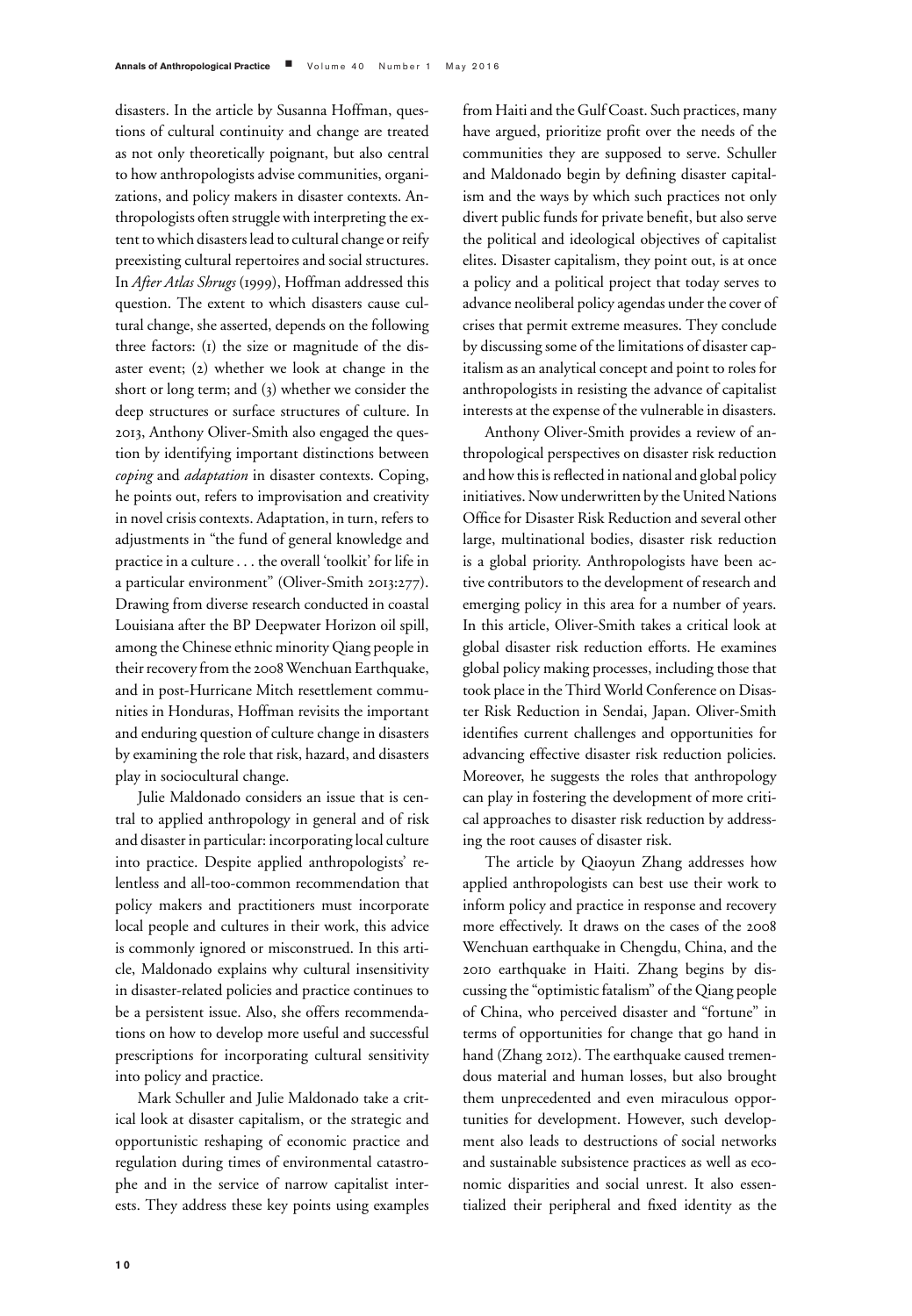ethnic other. The authors discuss the ways in which applied anthropologists can address this dialectic relationship between disaster and opportunity. They also address the need to bridge the epistemologically and practically constructed chasm between expert knowledge and local knowledge. Finally, the authors discuss how applied anthropologists can better engage disaster narratives in response by pointing to the continued rise in funding for humanitarian efforts, while development funding is declining, and how this shapes humanitarian response.

In the final piece in this issue, *Afterward: Preparing for Uncertainties*, Tess Kulstad and I reflect on the contributions to this issue and disaster anthropology more broadly in light of the global proliferation of vulnerability to hazards and disasters in the 21st century. Disasters have historically caught many anthropologists by surprise as topics of research. We offer a focused discussion of a general purpose of this issue—informing anthropological engagements with disaster—by reviewing some notable contributions to the field and summarizing the case for a denaturalized view of disasters. We follow this with an extended discussion of what comes after nature in the anthropology of disasters; that is, if disasters are not properties of nature, but rather of human action, what then are the subjects of analysis? We point to the historical production of vulnerability as a complex domain of inquiry and the hard problems of disaster causality and the complexity of institutional responses to hazards and disasters. We conclude by focusing on what anthropologists can learn from disaster, how they might apply what they learn, and a sincere hope that these matters no longer catch us by surprise.

#### **Concluding remarks**

Today, the potential for catastrophe looms over many communities where anthropologists work, increasing the likelihood that many who have never considered risk-, hazard-, and disaster-related issues will have to grapple with them. The objective of this special issue is to help provide an orientation to the theoretical and applied tools that will help anthropologists better prepare to assist in disaster contexts. It will assist those that may be encountering risk, hazard, and disaster issues for the first time, as well as those already working in disaster-affected communities. Contributors not only cover complex problems confronted by people in disasters, but also

focus on doing so in ways that are amenable to both theory and practice. In effect, the contributors to this issue wish to bid farewell to the days when hazards and disaster caught anthropologists by surprise.

## **Notes**

*Acknowledgements*. My warmest thanks to Tess Kulstad, who served as co-chair along with me for the plenary panel upon which this issue is based, and to all the panel and issue contributors, Roberto E. Barrios, Susanna Hoffman, Julie K. Maldonado, Anthony Oliver-Smith, Mark Schuller, and Qiaoyun Zhang. Special thanks to Orit Tamir, Program Chair for the 2015 Annual Meetings of the Society for Applied Anthropology, for encouraging and supporting the plenary upon which this issue is based. I am also sincerely grateful to John Brett, editor of *The Annals of Anthropological Practice*, for supporting this project and to the anonymous reviewers whose feedback helped improve this issue.

1. Anthony F. C. Wallace called anthropological attention to disasters in his work on the topic with the National Academy of Sciences—National Research Council's *Committee on Disaster Studies* throughout the 1950s. In a series of reports, Wallace and collaborators called attention to the social, cultural, and psychological stresses faced by disaster survivors. His work on this topic continued through the 1980s. Importantly, Wallace engaged in this work through multidisciplinary collaboration with psychologists, historians, and linguists. Raymond Firth's (1959) *Social Change in Tikopia* examined Tikopian responses to two cyclones and a subsequent famine, describing in great detail the modification of ceremonial, quotidian, and relational exchange practices, which he concluded did not rise to the level of substantive change in social structure. For more on the development of the anthropology of disasters, see Faas and Barrios (2015), Oliver-Smith (1996), and Torry (1979).

#### **References cited**

- Bankoff, Gregory
	- 2001 Rendering the World Unsafe: "Vulnerability" as Western Discourse. Disasters  $25(1):19-35.$
- Clough, Patricia Ticineto, and Jean Halley, eds.
	- 2007 The Affective Turn: Theorizing the Social. Durham, NC: Duke University Press.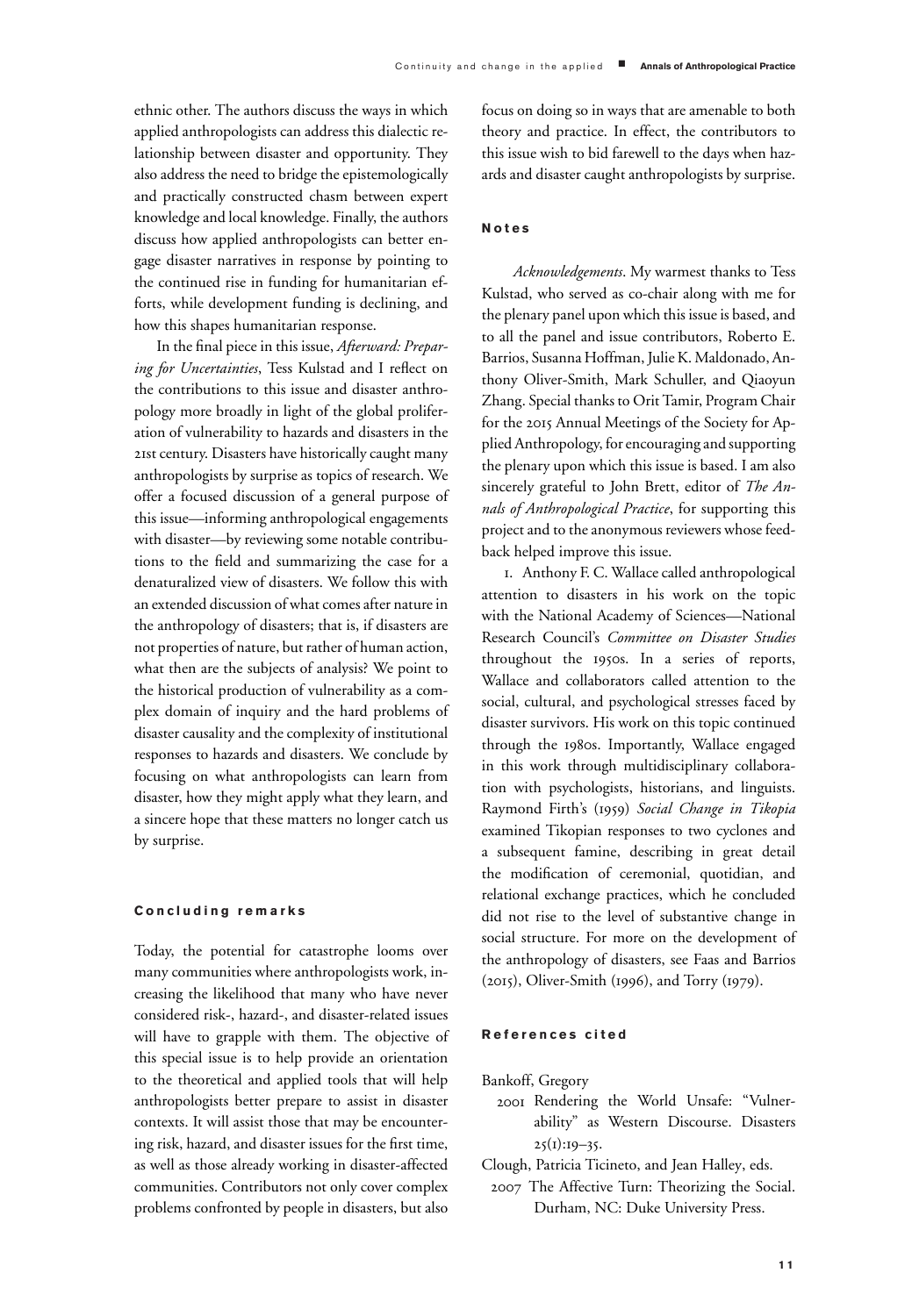Crehan, Kate

- 2002 Gramsci, Culture, and Anthropology. London: Pluto Press.
- Csordas, Thomas J.
	- 1994 Embodiment and Experience: The Existential Ground of Culture and Self. Cambridge: Cambridge University Press.
- Cutter, Susan L., Lindsey Barnes, Melissa Berry, Christopher Burton, Elijah Evans, Eric Tate, and Jennifer Webb
	- 2008 A Place-Based Model for Understanding Community Resilience to Natural Disasters. Global Environmental Change 18(4):598–606.

Dove, Michael R.

- 2006 Equilibrium Theory and Interdisciplinary Borrowing: A Comparison of Old and New Ecological Anthropologies. *In* Reimagining Political Ecology. Aletta Biersack and James B. Greenberg, eds. Pp. 43– 69. Durham, NC: Duke University Press.
- Escobar, Arturo
	- 1999 After Nature: Steps to an Antiessentialist Political Ecology. Current Anthropology 40(1):130.

Faas, A. J., and Roberto Barrios

2015 Applied Anthropology of Risk, Hazards, and Disasters. Human Organization 74(4):287–295.

Faas, A. J., and Tess Kulstad

2015 Continuity and Change in the Social Science of Risk, Hazards, and Disasters. Backchannels. http://goo.gl/0mHqx4.

Faas, A. J., and Jennifer Trivedi

2015 Applied Anthropology and Multi-Disciplinary Practice in Environmental Crises: The SfAA Partners with the Department of the Interior's Strategic Sciences Group. Society for Applied Anthropology News 26(2). http://goo.gl/ mYByA9.

Firth, Raymond

1959 Social Change in Tikopia: Re-Study of a Polynesian Community after a Generation. Boston: Allen and Unwin.

Foucault, Michel

- 2002 [1972] The Archaeology of Knowledge. A. M. Sheridan Smith, trans. New York: Routledge.
- Guha-Sapir, Debarati, Philippe Hoyois, and Regina Below

2015 Annual Disaster Statistical Review 2014: The Numbers and Trends. Brussels: CRED.

Hewitt, Kenneth

1997 Regions of Risk: A Geographical Introduction to Disasters. London: Longman.

Hodder, Ian

2012 Entangled: An Archaeology of the Relationships between Humans and Things. Malden, MA: Wiley and Sons.

Hoffman, Susanna

- 1994 Up from the Embers: A Disaster Survivor's Story. Clinical Quarterly, National Center for Post-Traumatic Stress 4(2):15–16.
- 1999 After Atlas Shrugs: Cultural Change or Persistence after a Disaster. *In* The Angry Earth: Disaster in Anthropological Perspective. Anthony Oliver-Smith and Susanna Hoffman, eds. Pp. 302–325. New York: Routledge.

Hoffman, Susanna, and Anthony Oliver-Smith, eds.

2002 Catastrophe and Culture: The Anthropology of Disasters. Santa Fe, NM: School of American Research Press.

Hornborg, Alf

- 2001 The Power of the Machine: Global Inequalities of Economy, Technology, and Environment. Walnut Creek, CA: AltaMira.
- MacKinnon, Danny, and Kate Driscoll Derickson
	- 2013 From Resilience to Resourcefulness: A Critique of Resilience Policy and Activism. Progress in Human Geography 37(2):253– 270.

Manyena, Siambabala Bernard

2006 The Concept of Resilience Revisited. Disasters 30(4):434–450.

Maskrey, Andrew, ed.

1993 Los Desastres No Son Naturales. Bogota,´ Colombia: La RED and Intermediate Technology Development Group.

Muehlenbach, Andrea

2013 On Precariousness and the Ethical Imagination: The Year 2012 in Sociocultural Anthropology. American Anthropologist  $II5(2):297-3II.$ 

Oliver-Smith, Anthony

- 1986 The Martyred City: Death and Rebirth in the Andes. Albuquerque: University of New Mexico Press.
- 1996 Anthropological Research on Hazards and Disasters. Annual Review of Anthropology 25:303–328.